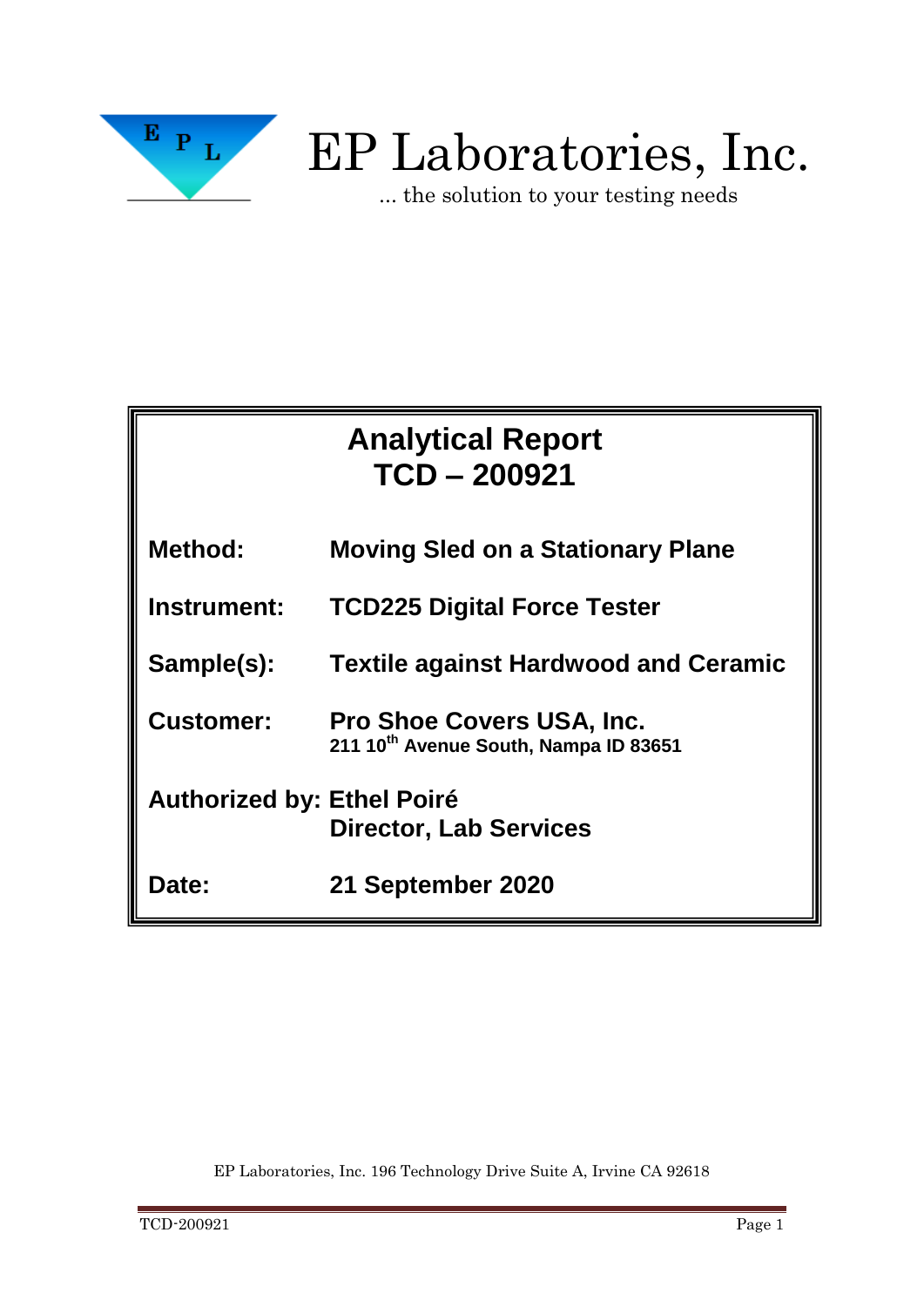## **TABLE OF CONTENTS**

| Principle                                       | 3               |
|-------------------------------------------------|-----------------|
| <b>Standards and Practices</b>                  | $\overline{4}$  |
| <b>Instrument and Software</b>                  | $\overline{4}$  |
| Specimens                                       | $\overline{4}$  |
| <b>Test Conditions and Parameters</b>           | $\overline{4}$  |
| <b>Results</b>                                  | $5\overline{)}$ |
| General comments pertaining to friction testing | 6               |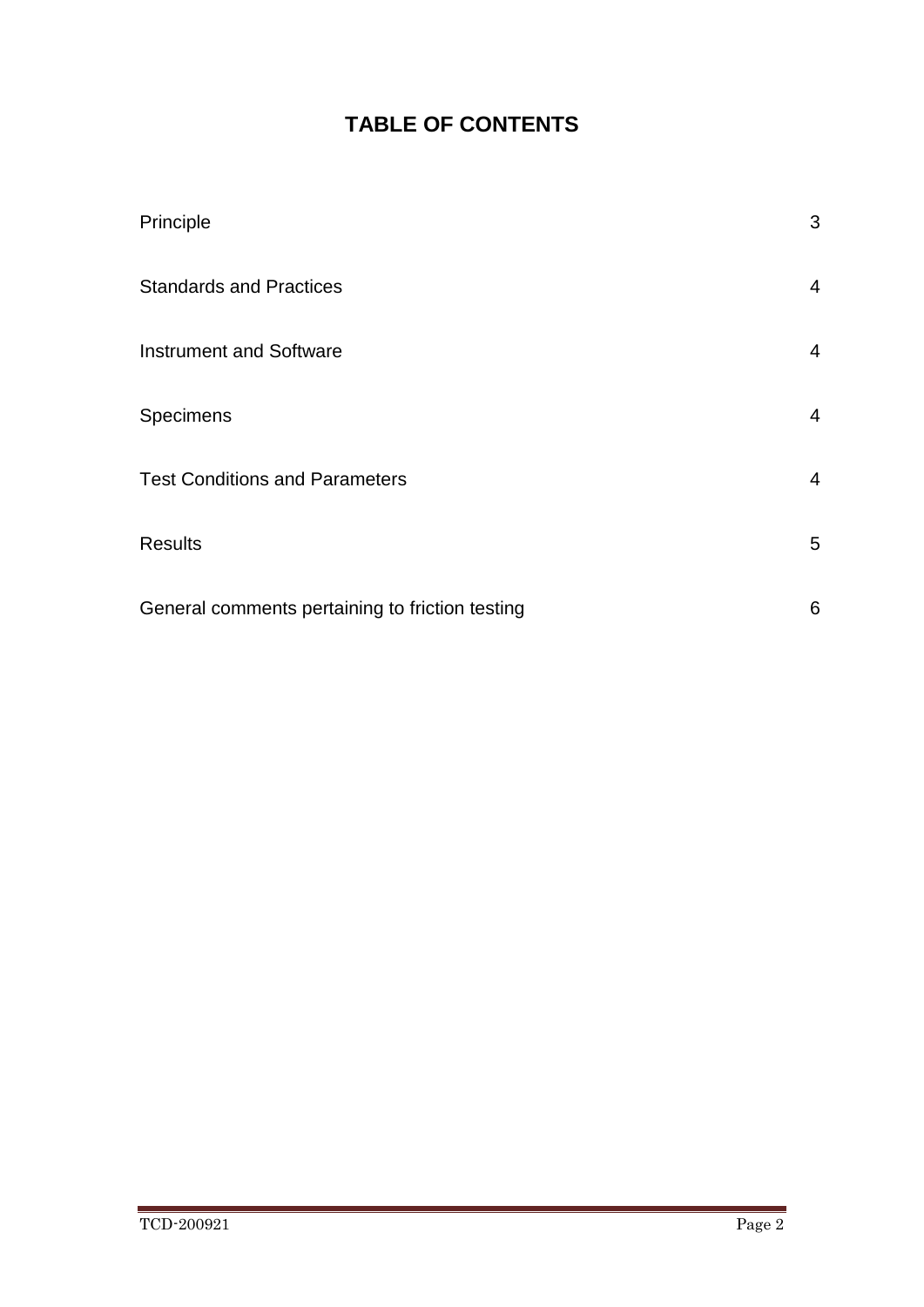### **MOVING SLED ON A STATIONARY PLANE**

#### **Principle**

This test method is used to determine the static and dynamic coefficients of friction.

> Static coefficient of friction: the ratio of the force required to move one surface over another to the total force applied normal to those surfaces, at the instant motion starts.<sup>1</sup>

> Dynamic coefficient of friction: the ratio of the force required to move one surface over another to the total force applied normal the those surfaces, once that motion is in progress.<sup>1</sup>



The Digital Force Tester and load cell used to perform the testing have the following specifications:

| Maximum force           | $2,500$ gf          |
|-------------------------|---------------------|
| Force resolution        | 0.2 <sub>qf</sub>   |
| Maximum displacement    | 510 <sub>mm</sub>   |
| Displacement resolution | $0.01$ mm           |
| Speed                   | 0.01 to 1 270mm/min |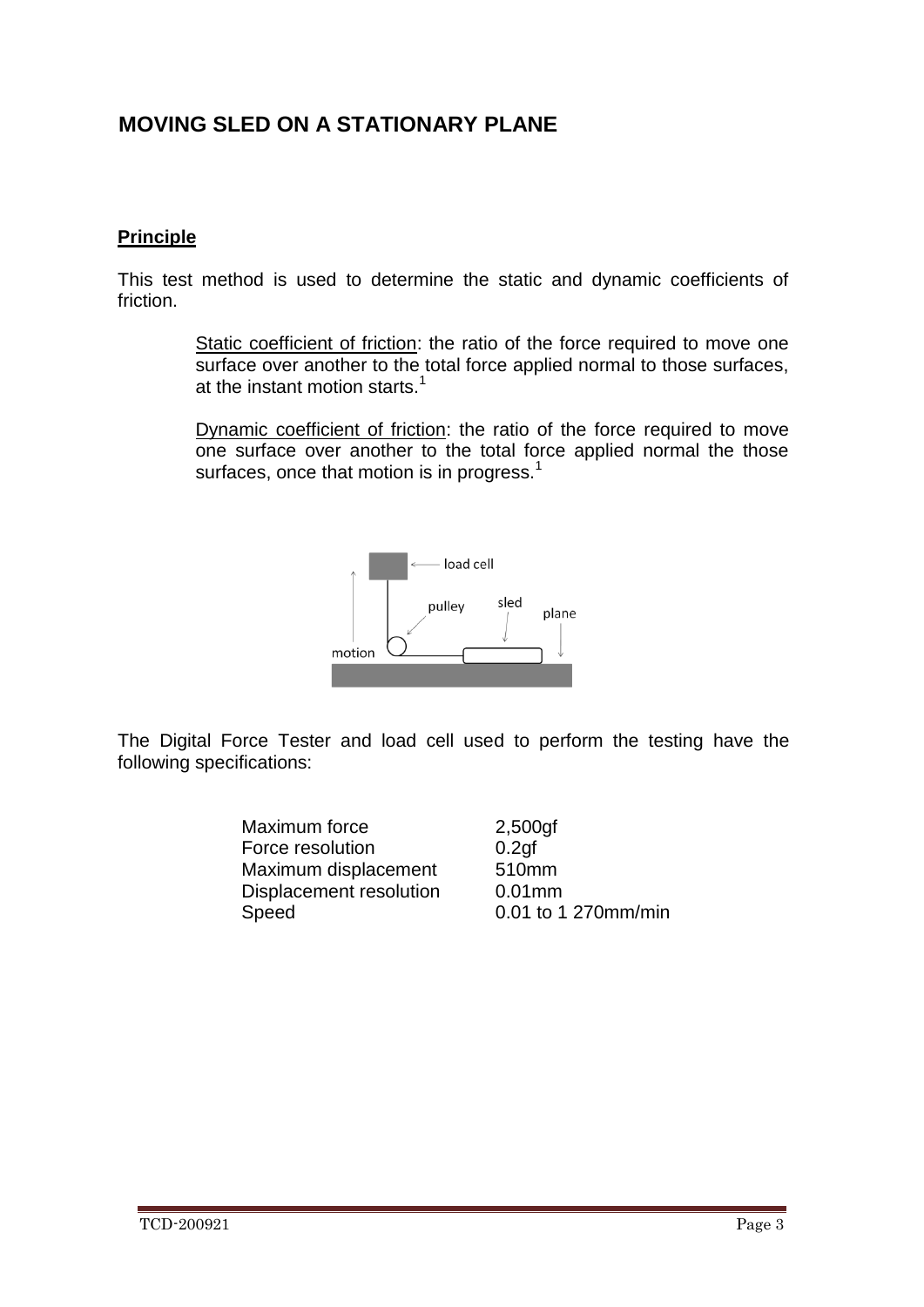#### **Standards and Practices**

Testing was performed in accordance with ASTM D1894 except for the following:

- the samples were not plastic film and sheeting
- small coupons (textile) were cut in 2.5"x4.5" in order to fit on the test area of the planes (hardwood, ceramic)

#### **Instrument and Software**

TCD225 Digital Force Tester from AMETEK/Chatillon; software version 1.13.

#### **Specimens**

Textile (QTY 10), hardwood (QTY 4: 10"x5"x0.5") and ceramic (QTY 5: 10"x5"x0.25").

A fresh coupon of textile was used for each of the repeats. One of the hardwood planes was used twice.

#### **Test Conditions and Parameters**

The following parameters were used:

| Speed (mm/min)             | 150               |
|----------------------------|-------------------|
| Travelled distance (mm)    | 130               |
| <b>Material - Sled</b>     | <b>Textile</b>    |
| <b>Material - Plane</b>    | Hardwood, Ceramic |
| Weight $-$ Sled+Sample (g) | 203.3 to 203.7    |
| Cleaning - Sled            | <b>None</b>       |
| Cleaning - Plane           | <b>IPA</b>        |
| Temperature                | $21-23^{\circ}$ C |
| <b>Relative humidity</b>   | 45-48%            |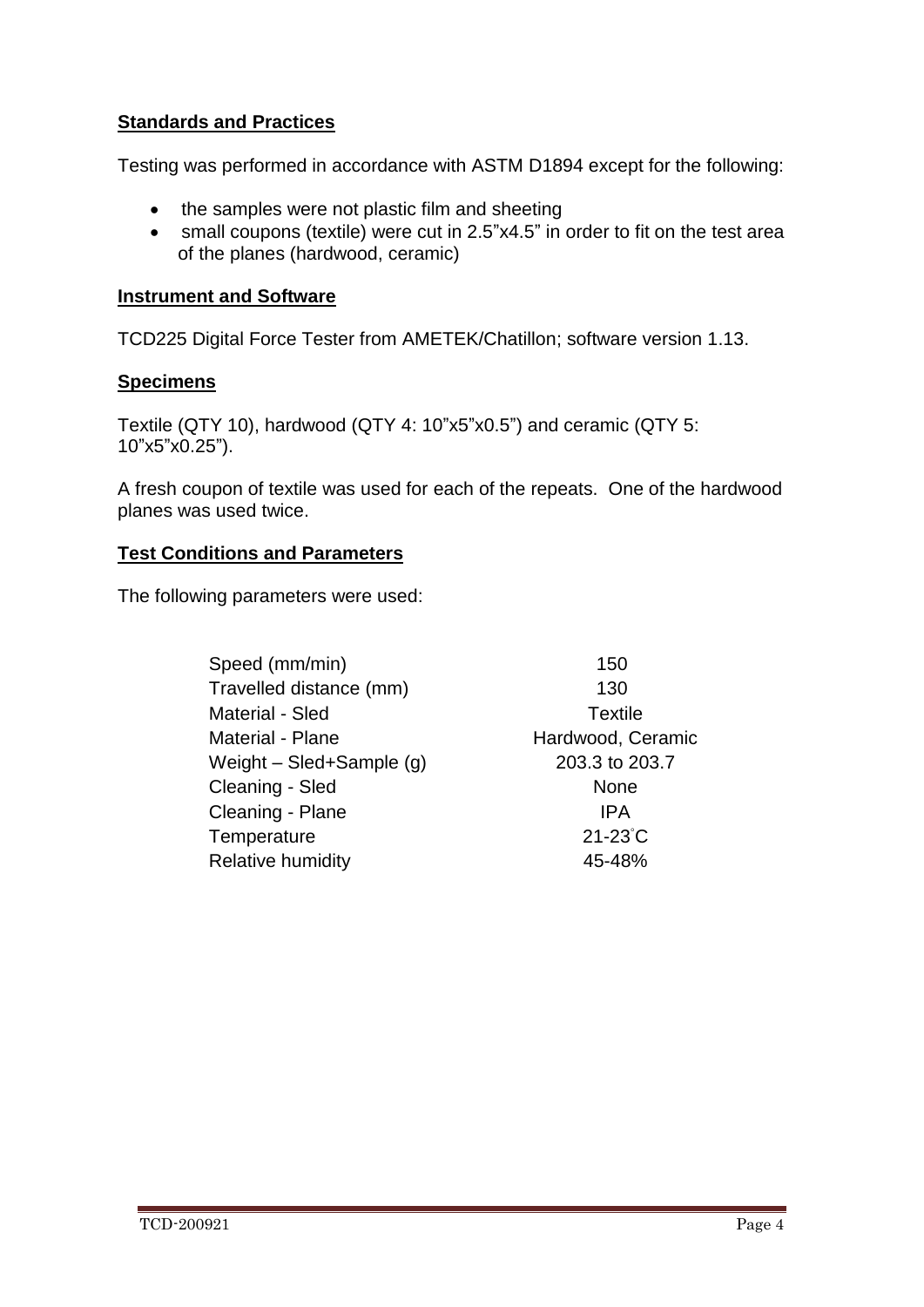#### **Results**

- Note 1: The results relate only to the tested items. Samples were tested under laboratory conditions and environment. The use, interpretation and extrapolation of the results are customer's sole responsibility and liability.
- Note 2: Customer requested the "moving sled on stationary plane" technique be used. Customer provided all the material.
- Note 3: Textile against hardwood: stick and slip behaviour was observed.

The measured values of static coefficient of friction  $(\mu_s)$  and kinetic coefficient of friction  $(\mu_k)$  are tabulated below with their averages and standard deviations.

| <b>Static COF µs</b>                      |                |                  |                |                     |                  |                                        |
|-------------------------------------------|----------------|------------------|----------------|---------------------|------------------|----------------------------------------|
|                                           | Repeat #1      | <b>Repeat #2</b> |                | Repeat #3 Repeat #4 | <b>Repeat #5</b> | <b>Average</b>                         |
| Textile vs Hardwood<br>Textile vs Ceramic | 1.111<br>1.029 | 1.401<br>0.904   | 1.151<br>0.950 | 1.392<br>0.840      | 1.674<br>0.811   | 1.346 $\pm$ 0.227<br>$0.907 \pm 0.087$ |

| <b>Dynamic COF <math>\mu_k</math></b>     |                |                  |                  |                  |                  |                                        |  |
|-------------------------------------------|----------------|------------------|------------------|------------------|------------------|----------------------------------------|--|
|                                           | Repeat #1      | <b>Repeat #2</b> | <b>Repeat #3</b> | <b>Repeat #4</b> | <b>Repeat #5</b> | <b>Average</b>                         |  |
| Textile vs Hardwood<br>Textile vs Ceramic | 0.801<br>0.968 | 0.835<br>0.853   | 1.043<br>0.866   | 0.735<br>0.762   | 1.058<br>0.815   | 0.894 $\pm$ 0.147<br>$0.853 \pm 0.076$ |  |